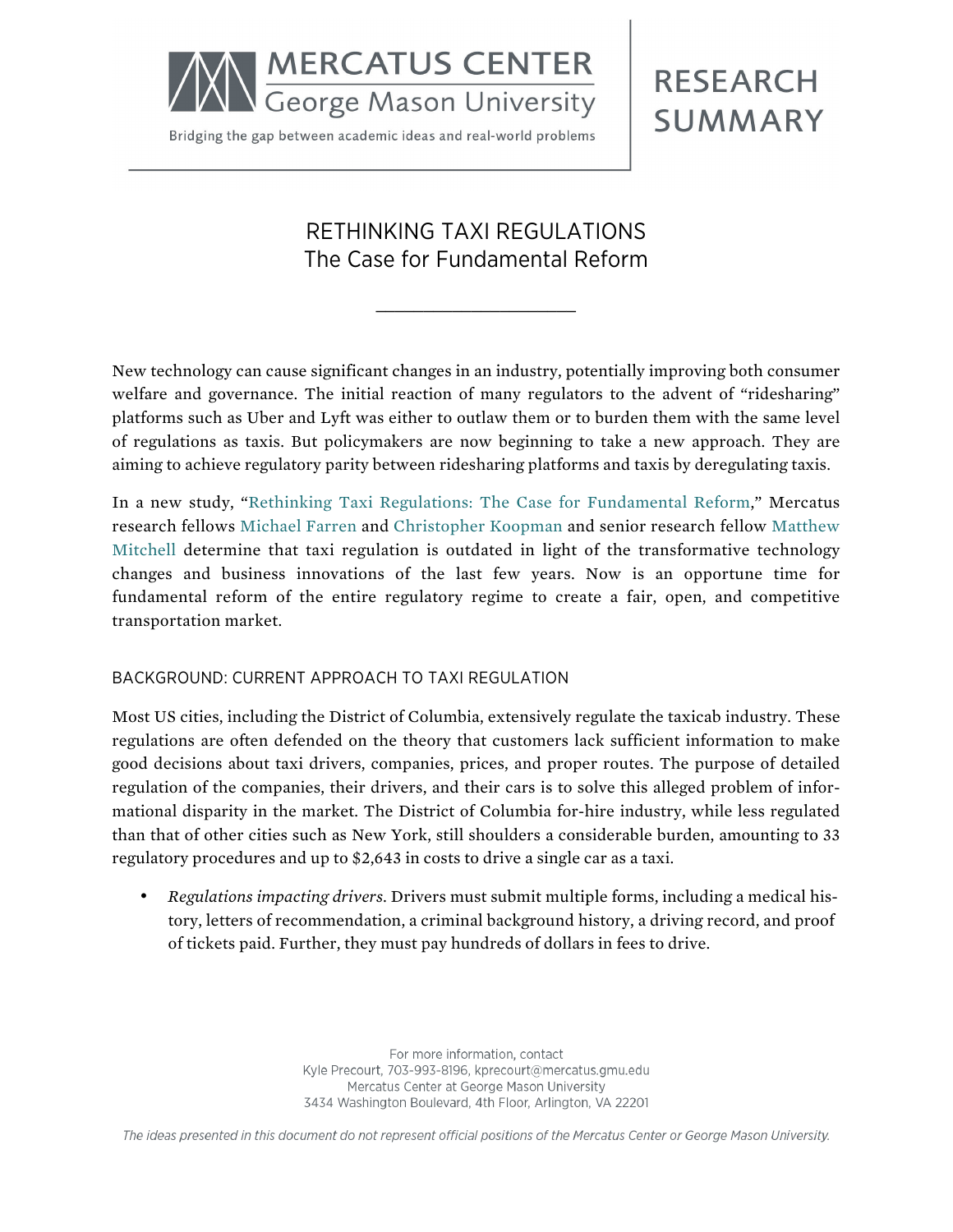- *Regulations impacting vehicles.* Before a car can be driven as a taxi in DC, it must have several additions installed, including a taximeter (costing \$150), an approved dome light (costing as much as \$700), and—in some cases—a vehicle condition monitoring device (costing between \$100 and \$169). The vehicle must also get a standard paint job (costing between \$400 and \$600) to comply with coloring and marking regulations, submit to annual inspections, and comply with vehicle retirement rules. Additionally, taxi companies must pay a licensing fee of \$275 per vehicle.
- *Regulations for operation.* The District also sets rates and fees for customers, imposes procedures for collecting and remitting surcharges, and requires drivers to offer printed receipts. The regulations further mandate that drivers carry sufficient cash, display taxirelated signs and identification, maintain a record of all trips, carry insurance, and follow requirements regarding where and how passengers can be picked up.

# COSTS OF REGULATION VS. BENEFITS OF NEW TECHNOLOGY

### **Taxi Regulations Impose Significant Costs and Harm Consumers**

Taxi regulations undermine personal choice, voluntary exchange, and free and open entry. These regulations are often defended on the grounds that they protect consumers, but economists have demonstrated that protective regulations can undermine consumer welfare.

- The taxicab industry has "captured" the regulatory process so that regulations serve the interests of established taxi firms rather than the interests of consumers and newcomers.
- Many of the regulatory requirements, such as price controls, licensing fees, and mandated business practices, have undermined competition and growth in the industry to the detriment of consumers.

## **New Technology Is Changing the Industry**

Ridesharing firms such as Uber and Lyft operate outside of the taxicab regulatory process and employ new technology to interact with consumers.

- Between 2014 and 2016, business travelers increased their use of ridesharing firms from 8 percent to 46 percent, while they decreased their use of taxicabs from 37 percent to 14 percent.
- There are many benefits to the new ridesharing technology. It allows consumers to give feedback on their drivers and vice versa. This capacity for instant feedback ensures consistent, high-quality service because future consumers and drivers can understand more about each other before entering into a transaction.
- Ridesharing technology also decreases costs for consumers. In the District of Columbia, taxi fare estimates were 80 percent to 310 percent higher than UberX fare estimates, based on a sampling of some popular DC routes. These data demonstrate that consumers can benefit from the new technologies.